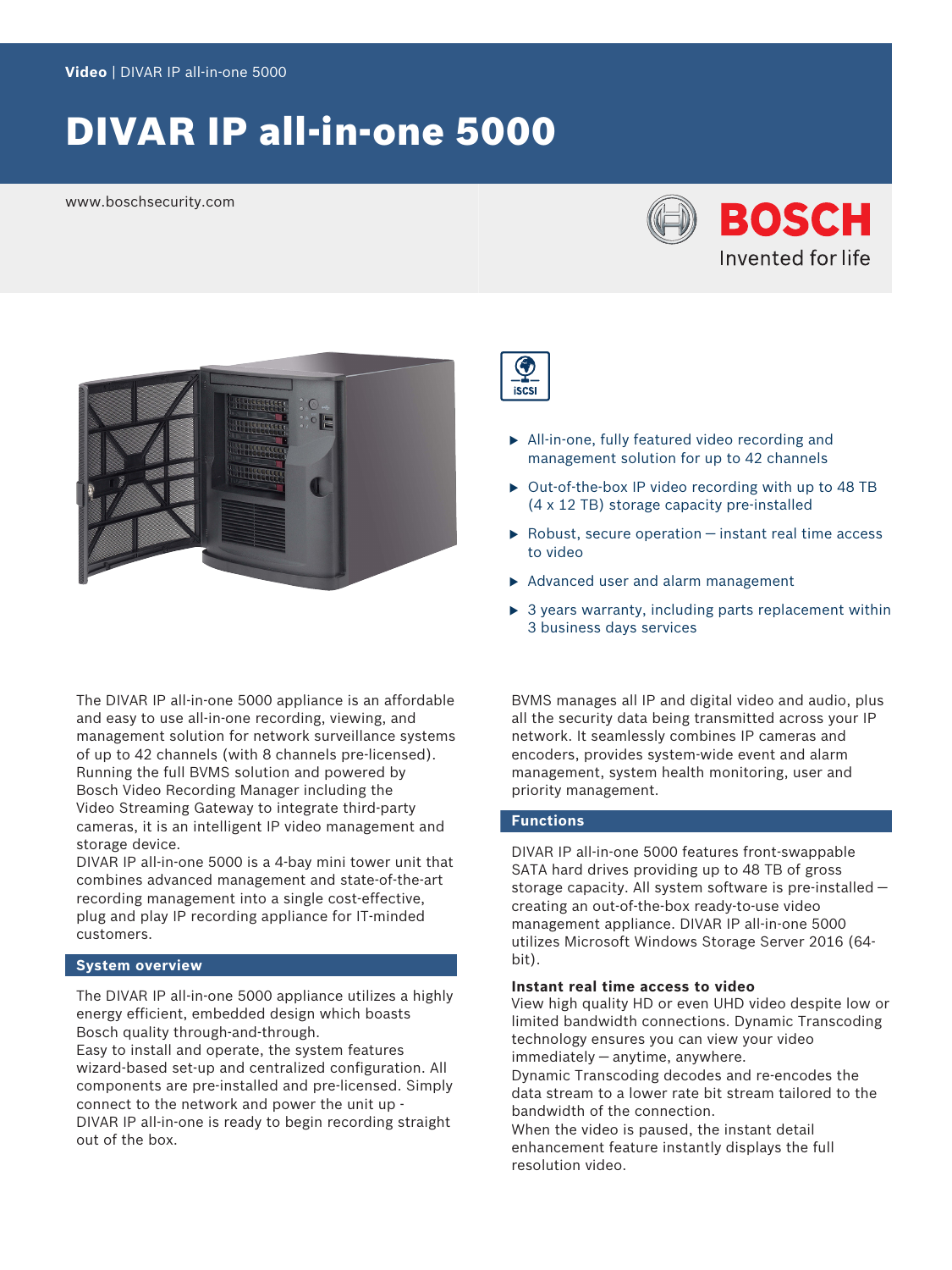## **Management**

Once booted up the system will offer immediate access to the BVMS management application via a customized GUI. The ability to use one central GUI for configuration and operation management reduces installation and training requirements, and helps keep ongoing system management costs low.

# **Remote viewing**

For remote viewing of a single DIVAR IP all-in-one system, BVMS Operator Client is included. For multiple systems, add them to BVMS Enterprise Management Server.

Alternatively, use Video Security App for remote viewing from mobile devices.

# **Bosch quality**

Bosch subjects all its products to the most comprehensive and rigorous battery of quality endurance tests in the industry. Our recording products are subjected to extreme temperatures, voltages and vibrations to determine reliable operating limits, so you can be assured of long-term reliable operation. And Bosch firmly stands behind every product it sells with an end-to-end 3 year warranty backed by technical support.

# **Certifications and approvals**

| Region | Regulatory compliance/quality marks |                          |
|--------|-------------------------------------|--------------------------|
| Europe | CE                                  | DIVAR IP all-in-one 5000 |

# **Installation/configuration notes**

#### **System status**

DIVAR IP all-in-one 5000 comes fully loaded and fully functional with Microsoft Operating System and Bosch applications:

Windows Storage Server 2016, 64-bit; BVMS; Video Recording Manager including Video Streaming Gateway; Dynamic Transcoding.

#### **Configuration**

DIVAR IP all-in-one 5000 comes pre-configured in a standard non-RAID configuration and provides the following specifications:

| Gross<br>capacity | <b>Net capacity</b> | <b>Bandwidth</b><br>(read & write) | <b>Cameras</b> |
|-------------------|---------------------|------------------------------------|----------------|
| w/o HDD           | n/a                 | 170 Mbit/s                         | 42             |
| $4 \times 4$ TB   | 14896 GB            | 170 Mbit/s                         | 42             |
| $4 \times 8$ TB   | 29792 GB            | 170 Mbit/s                         | 42             |
| 4 x 1 2 TR        | 44688 GB            | 170 Mbit/s                         | 42             |

These values refer to the system with all supported Bosch CCTV applications installed and running; net capacity for a non-RAID configuration; 42 connected cameras indicate the number of concurrent recordable cameras including the connected replay clients.

# **Operation modes**

DIVAR IP all-in-one 5000 can operate in three different modes:

- Full video recording and management system, utilizing the BVMS and Video Recording Manager core components and services. This mode allows for advanced video management features such as event and alarm handling. A base license with 8 included camera channels is already pre-licensed. You can expand the system up to 32 channels with a MBV-BLIT-DIP license and further up to 42 channels with additional 1-channel licenses (MBV-1CHAN-DIP). The recorded video streams need to be configured in a way that the maximum bandwidth of the system (BVMS/Video Recording Manager base system plus iSCSI storage expansions) is not exceeded.
- Pure video recording system, utilizing the Video Recording Manager core components and services. In this mode 32 Video Recording Manager camera-recording channels are already pre-licensed. You can expand the system up to 42 channels with the Video Recording Manager channel licenses listed in the ordering information. The recorded video streams need to be configured in a way that the maximum bandwidth of the system (BVMS/ Video Recording Manager base system plus iSCSI storage expansions) is not exceeded.
- iSCSI storage expansion for a BVMS or Video Recording Manager system, which runs on a different hardware. Up to two of these iSCSI storage expansions can be added to a BVMS or Video Recording Manager system running on a DIVAR IP all-in-one 5000.

# **License limitations**

For the BVMS licenses applied on DIVAR IP all-inone 5000, please note the upper limit of each:

| <b>License type</b>     | <b>Pre-licensed</b> | Upper limit |
|-------------------------|---------------------|-------------|
| Workstation clients     | $\mathfrak{D}$      | 5           |
| DVR/BRS systems         |                     | 10          |
| CCTV keyboards          | $\mathfrak{D}$      | 5           |
| Mobile Video Service    | $1*$                | $1*$        |
| <b>Intrusion Panels</b> |                     | 5           |

\*Mobile Video Service needs to run on separate hardware

For further information, under Ordering information see Software Options.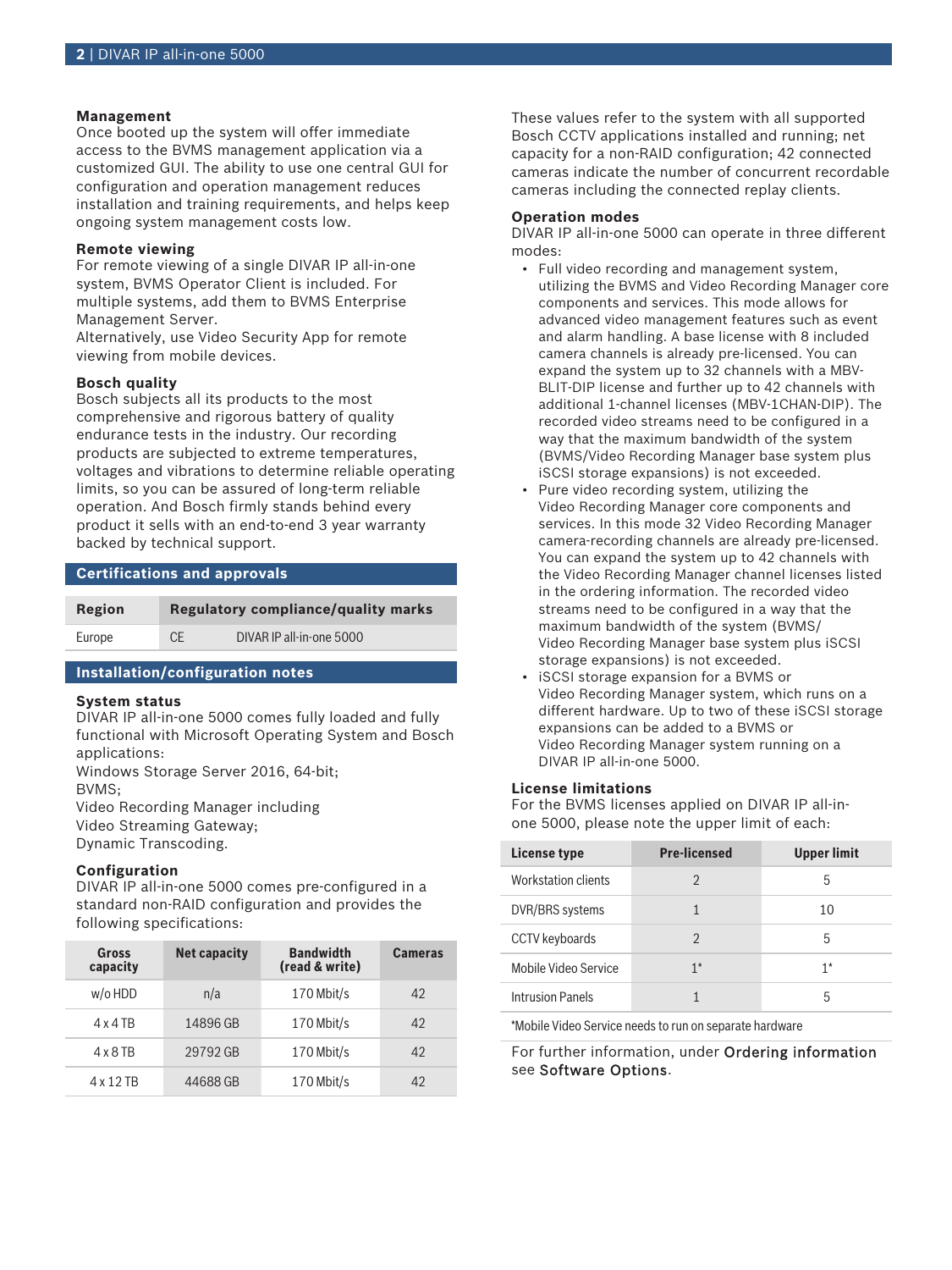#### **Notice**

 $\mathbf{i}$ 

j.

 $\mathbf{i}$ 

Bosch is not liable for system failures of units equipped with third-party hard drives if the thirdparty hard drives are source of the issues.

# **Notice**

The system requires mouse and keyboard for setup and operation. These components are not included.

# **Notice**

The parts replacement within 3 business days service level can only be provided if the respective system has been registered immediately after receipt and installation. Otherwise, service will be provided based on best effort basis.

Information about registration details is available in every shipment (registration form) or from the Bosch online product catalog.

This service level cannot be provided in every country everywhere. For limitations and exceptions see the registration details in the registration form.

# **Technical specifications**

# **Electrical**

| Power supply                          | 250 W Flex ATX Multi-output Bronze Power<br>Supply<br>100 / 240 VAC, 50 / 60 Hz |  |
|---------------------------------------|---------------------------------------------------------------------------------|--|
| <b>Mechanical</b>                     |                                                                                 |  |
| Form factor                           | 4-bay mini tower                                                                |  |
| USB ports                             | 2 x USB 2.0 (front)<br>2 x USB 3.1 (rear)<br>2 x USB-C (rear)                   |  |
| Network ports                         | 2 x RJ45 Gigabit Ethernet LAN                                                   |  |
| Dimensions<br>$(H \times W \times D)$ | 240 x 210 x 279 mm (9.45 x 8.27 x 11 in)                                        |  |
| Gross weight                          | $6.8$ kg $(15 \text{ lb})$                                                      |  |
| <b>Fnvironmental</b>                  |                                                                                 |  |
| Operating temperature                 | +0 °C to +40 °C (+32 °F to +104 °F)                                             |  |
| Non-operating<br>temperature          | $-40$ °C to +70 °C (-40 °F to +158 °F)                                          |  |
| Operating relative<br>humidity        | 8 to 90% (non-condensing)                                                       |  |
| Non-operating relative<br>humidity    | 5 to 95% (non-condensing)                                                       |  |

| <b>Processor</b>      |                                                                                                                                                                                                                                                             |  |
|-----------------------|-------------------------------------------------------------------------------------------------------------------------------------------------------------------------------------------------------------------------------------------------------------|--|
| Processor             | Intel i3-8100 processor                                                                                                                                                                                                                                     |  |
| Socket                | 1 x (Intel processor socket LGA1151)                                                                                                                                                                                                                        |  |
| Chipset               | Intel Q370                                                                                                                                                                                                                                                  |  |
| <b>Memory</b>         |                                                                                                                                                                                                                                                             |  |
| Memory type           | DDR SO-DIMM                                                                                                                                                                                                                                                 |  |
| Memory installed      | 8 GB SO-DIMM                                                                                                                                                                                                                                                |  |
| <b>Storage</b>        |                                                                                                                                                                                                                                                             |  |
| Storage type          | 4 trays: 3.5-inch SATA                                                                                                                                                                                                                                      |  |
| Hard drives installed | $DIP-5244IG-4HD$ and $DIP-5244GP-4HD-4x$<br>HDD(4TB)<br>DIP-5248IG-4HD and DIP-5248GP-4HD: 4 x<br>HDD (8 TB)<br>DIP-524CIG-4HD and DIP-524CGP-4HD: 4 x<br><b>HDD (12 TB)</b><br>DIP-5240IG-00N and DIP-5240GP-00N: none<br>(optionally 4 TB/8 TB/12 TB HDD) |  |
| <b>Graphics</b>       |                                                                                                                                                                                                                                                             |  |

| <b>GPU</b> version          | 4 x Mini-DisplayPort                                 |
|-----------------------------|------------------------------------------------------|
| Onboard graphics<br>version | $1 \times DVI$<br>1 x DisplayPort<br>$1 \times$ HDMI |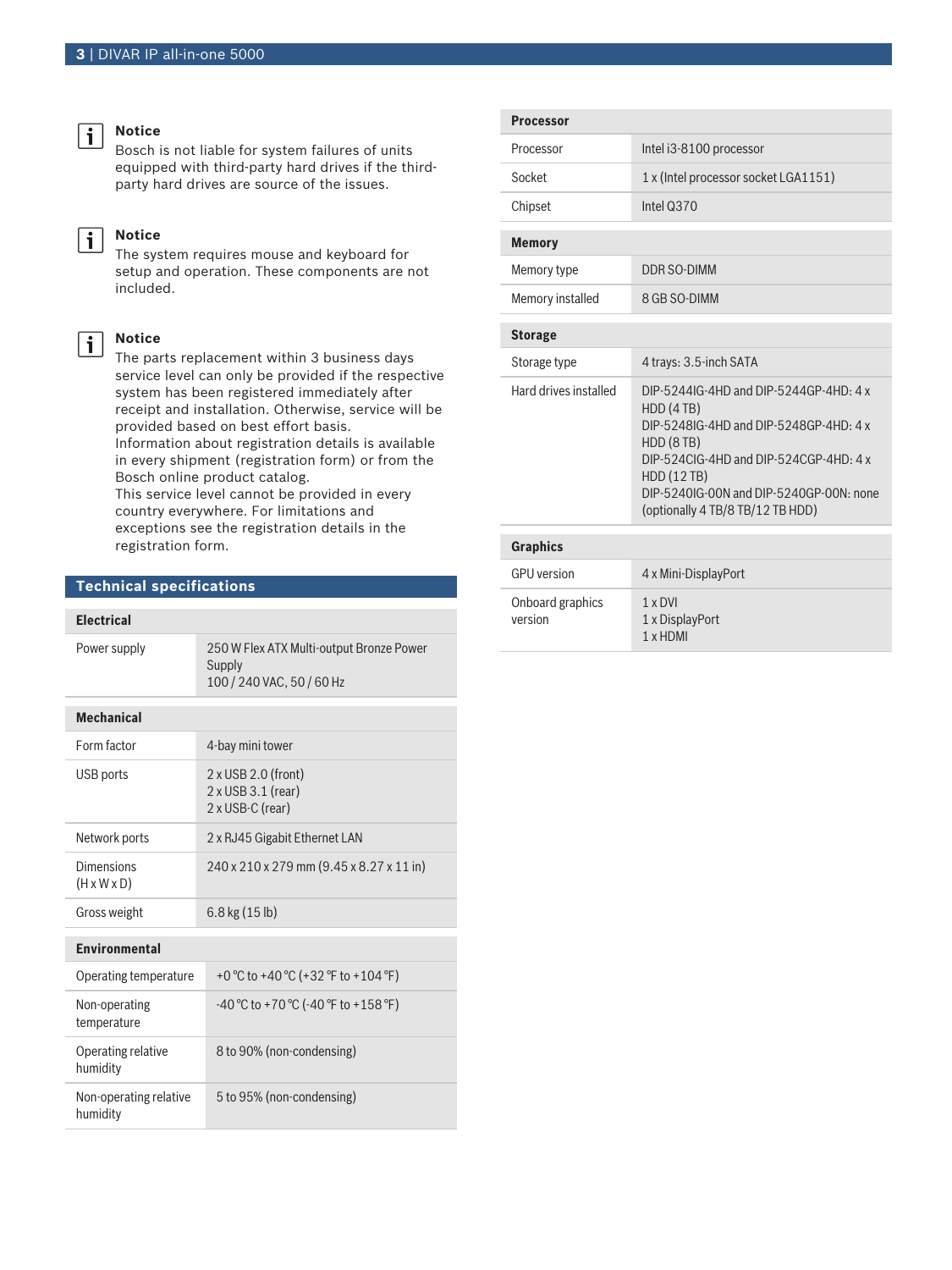# **Ordering information**

#### **DIP-5244IG-4HD Management Appliance 4x4TB**

All-in-one recording, viewing and management solution for network surveillance systems.

With onboard graphics and 4 x 4 TB storage capacity. Order number **DIP-5244IG-4HD**

# **DIP-5248IG-4HD Management Appliance 4x8TB**

All-in-one recording, viewing and management solution for network surveillance systems. With onboard graphics and 4 x 8 TB storage capacity.

Order number **DIP-5248IG-4HD**

# **DIP-524CIG-4HD Management Appliance 4x12TB**

All-in-one recording, viewing and management solution for network surveillance systems.

With onboard graphics and 4 x 12 TB storage capacity. Order number **DIP-524CIG-4HD**

# **DIP-5240IG-00N Management Appliance w/o HDD**

All-in-one recording, viewing and management solution for network surveillance systems. With onboard graphics and without HDD.

Order number **DIP-5240IG-00N**

### **DIP-5244GP-4HD Management Appliance GPU 4x4TB**

All-in-one recording, viewing and management solution for network surveillance systems. With graphics card and 4 x 4 TB storage capacity. Order number **DIP-5244GP-4HD**

#### **DIP-5248GP-4HD Management Appliance GPU 4x8TB**

All-in-one recording, viewing and management solution for network surveillance systems.

With graphics card and 4 x 8 TB storage capacity. Order number **DIP-5248GP-4HD**

#### **DIP-524CGP-4HD Management Appliance GP 4x12TB**

All-in-one recording, viewing and management solution for network surveillance systems. With graphics card and 4 x 12 TB storage capacity.

Order number **DIP-524CGP-4HD**

# **DIP-5240GP-00N Management Appliance GPU wo HD**

All-in-one recording, viewing and management solution for network surveillance systems. With graphics card and without HDD. Order number **DIP-5240GP-00N**

# **Accessories**

# **DIP-AIO4-HDD 4TB HDD DIVAR IP all-in-one**

Hard disk storage expansion for DIVAR IP all-in-one appliances with a capacity of 4 TB. Order number **DIP-AIO4-HDD**

#### **DIP-AIO8-HDD 8TB HDD DIVAR IP all-in-one**

Hard disk storage expansion for DIVAR IP all-in-one appliances with a capacity of 8 TB. Order number **DIP-AIO8-HDD**

#### **DIP-AIO12-HDD 12TB HDD DIVAR IP all-in-one**

Hard disk storage expansion for DIVAR IP all-in-one appliances with a capacity of 12 TB. Order number **DIP-AIO12-HDD**

# **KBD-UXF Keyboard, USB CCTV-oriented**

USB CCTV-oriented keyboard for use with BVMS, BIS - Video Engine, or DIVAR IP systems. Order number **KBD-UXF**